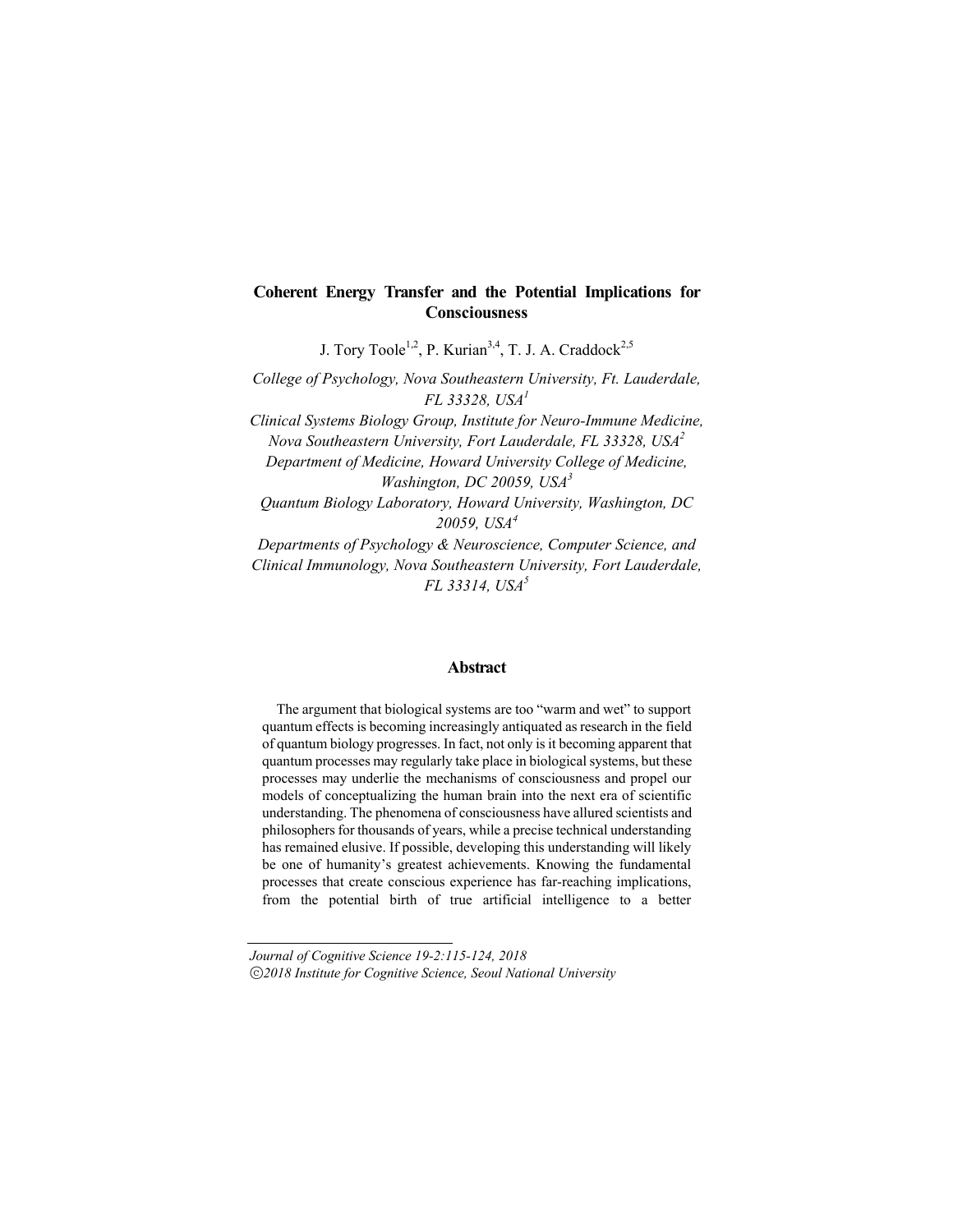understanding of mental health disorder etiologies and treatments. One major challenge in the mental health professions, and, ultimately, in empathy of any kind, is being able to see from and appreciate another person's unique, subjective experience. Discoveries in the field of consciousness could help bridge this gap.

**Keywords:** *Consciousness; Coherent energy transfer; Quantum biology*

### **MAIN**

Consciousness has proven to be one of the most elusive ideas for scientists and philosophers to fully understand. The primary reason for this lack of understanding lies in the tension between the personalized and subjective nature of consciousness, on the one hand, and the scientific belief that observable phenomena constitute an objective external reality, on the other. We may, for example, be able to agree on the number of people in a room, but it is quite another matter to assess how the people in a room make one *feel*. While consciousness can be described as the subjective experience of any one person, the fundamental limit to knowing another person's unique first-person experience creates a gap in truly understanding the phenomena of consciousness. This seemingly unbridgeable gap between first-person subjective "qualitative" experience and third-person "objective" reality has placed conscious awareness just beyond the reach of traditional quantitative scientific observation. While some believe consciousness and subjective experiences (i.e. qualia) to be human constructs to describe a series of mental processes with physiological correlates, others believe this concept transcends our classical understanding of the inner workings of the brain, with notions suggesting that qualia are physically real but beyond physical observation (Beshkar, 2018). However, since the creation of the computer, the brain has been reduced to a machine of inputs and outputs, effectively a biological computer that follows the deterministic rules of classical physics. Certain aspects of the brain, however, have challenged this concept, with consciousness chief among them.

As such, in the early 1990s Sir Roger Penrose, a mathematical physicist,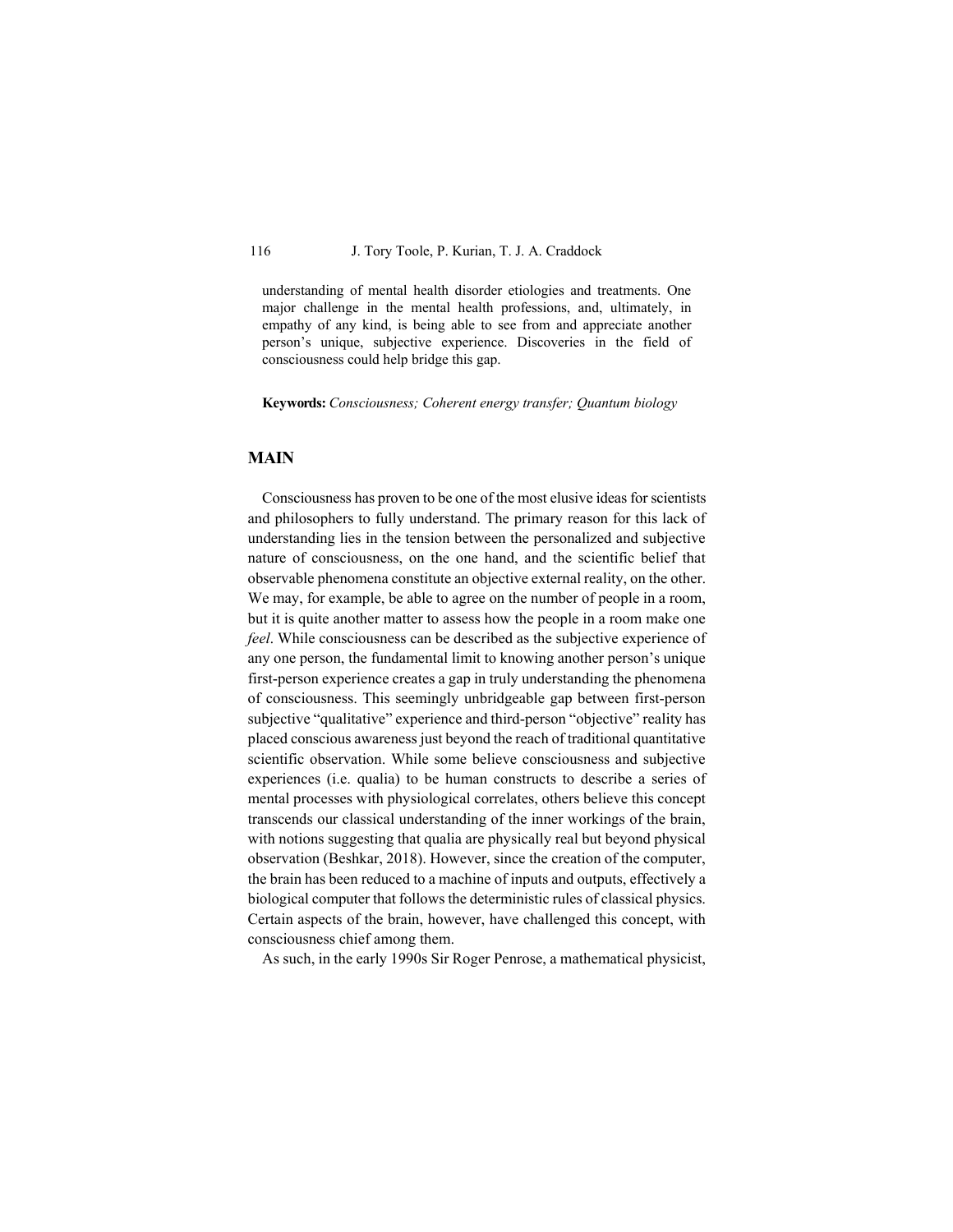made the conjecture that consciousness may be related to quantum phenomena, just beyond the reach of our current understanding and models of the brain (Penrose 1991). This work, furthered by collaboration with the anesthesiologist Stuart Hameroff (Penrose, 1994; Hameroff & Penrose, 1996; 2014), suggested that quantum processing may occur in the network of protein structures maintaining the architecture of brain cells, namely within neuronal microtubules. This idea that consciousness occurs on a quantum level, while commonly attributed to Penrose and Hameroff, is not an isolated discovery, beginning in germinal form with the founders of quantum mechanics (Bohr, Schrödinger, Wigner, etc.) and continuing in the recent past with Satinover (2001), Woolf et al. (2009), Reimers (2009), Vaziri and Plenio (2010), Lowenstein (2013), Craddock et al. (2014), Al-Khalili and McFadden (2014), Fisher (2015), and Jedlicka (2009; 2017) and others theorizing in one way or another that quantum processes have something to do with the workings of the mind.

The double-slit experiment informs us that a conscious observer can alter the outcome of a quantum measurement. But what does "quantum" have to do with the brain? The unique conjecture of Penrose rests on the idea that human understanding, subjective experience, and conscious awareness are in and of themselves non-algorithmic, and therefore they require a biological substrate capable of supporting non-algorithmic processes. Quantum mechanics describes such a set of laws that govern nature on the microscopic scale. Trivially, these laws determine the energy levels of electrons, the properties of atoms, and the behavior of photons, among other things, and in this sense they apply in a straightforward manner to all matter, including the brain. But these quantum laws also predict more "exotic" properties of matter, which are observed to stem from coherent quantum states formed from entanglement (multiple particles that cannot be described independently even at large distances), superposition (a single particle simultaneously existing in multiple states), and tunneling (a particle passing through a classically insurmountable barrier). These properties of quantum systems are directly responsible for much of the digital technological growth of the last century, and they have led to the harnessing and use of electricity, the creation of the computer, and the development of cell phones. However, these same non-trivial quantum phenomena afford a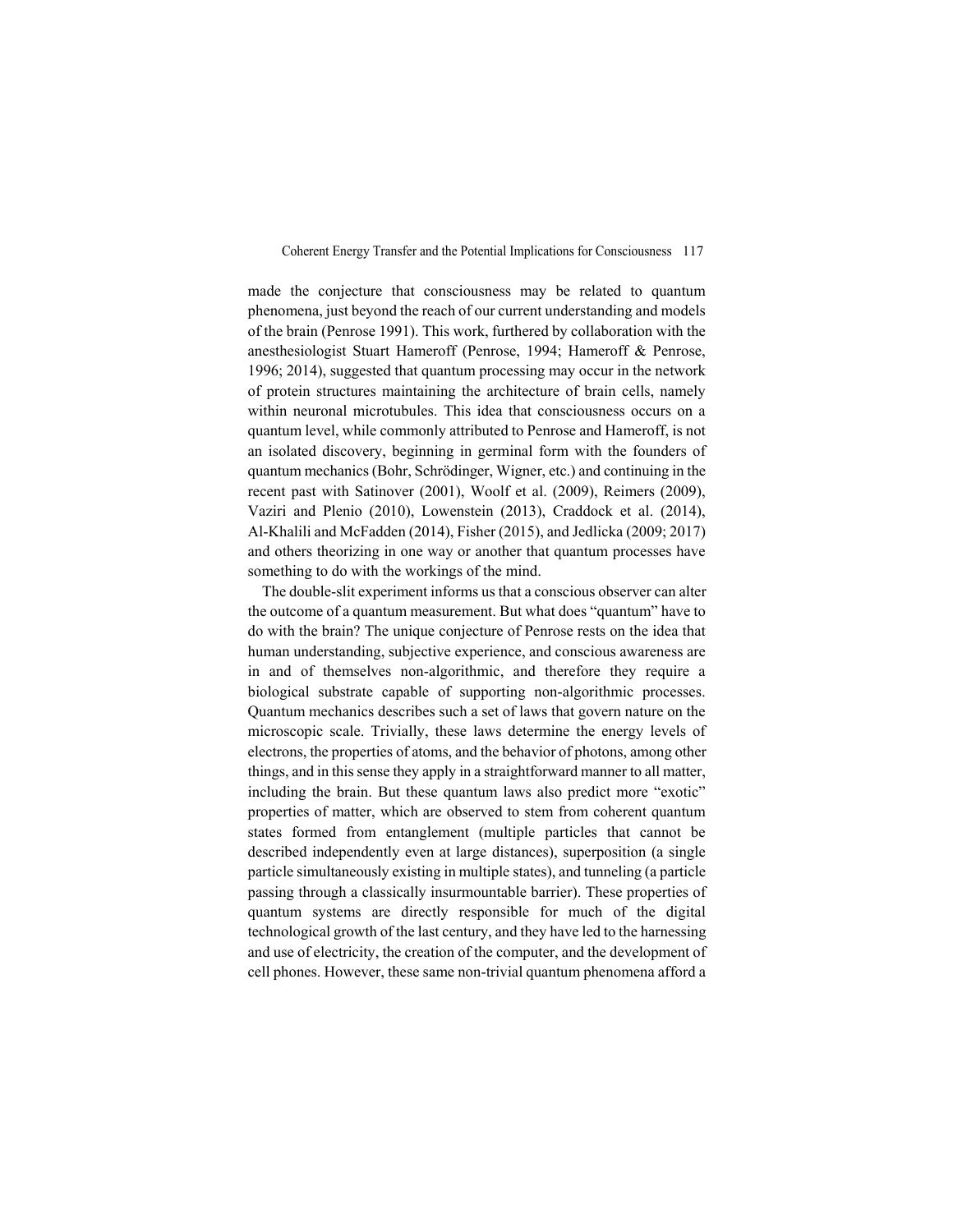biological system like the brain a degree of non-deterministic (i.e. non-algorithmic) behavior.

The connection between large-scale and small-scale physics has been another elusive quest for modern physicists, manifesting most notably in the irreconcilability between general relativity and quantum mechanics. Strides have been made to use quantum understanding to better human life in a myriad of ways, from the light bulb and the early computer to quantum processing, imaging, and cryptography. Biology, the study of life and its dizzying array of complex systems, has traditionally been described by physicists as large-scale and without quantum effects, with proponents arguing that biological systems are too "warm, wet, and noisy" for quantum processes to take place. This mainly stems from the difficulty in setting up and maintaining a system in a stable quantum state, which often requires near-complete isolation from the environment at extremely cold temperatures (~-273℃) and shielded from stray electromagnetic fields. Recent research, however, is suggesting that this is not the case. Quantum coherent transport in photosynthesis, magnetoreception in birds, olfaction (Lambert et al., 2013), and single-photon effects in vision (Fleming et al., 2011) are just a few examples of how quantum effects in biology are possible. For example, in 2007, quantum oscillations attributed to electronic coherence were observed in the Fenna-Matthews-Olsen (FMO) photosynthetic light-harvesting complex (LHC) at the relatively warm temperature of -196℃, challenging the idea that quantum phenomena and biology do not mix (Engel et al., 2007). This experiment was then conducted at 4℃, nearing physiological temperature, and observed not only in the FMO complex but in LHCs in plants (LHCII), bacteria (LH2), and phycobiliproteins (Chenu et al., 2007; Hildner et al., 2015).

Many quantum biological systems currently known seem to be comprised of a pigment (or small, non-protein molecule such as a ligand, odorant, or flavin) in a protein environment (Brookes, 2017). The theoretical basis of the coherent energy transfer in photosynthesis involves the unique light-capturing nature of chlorophyll and the elegant geometrical arrangement of these pigments in the LHCs of plants and bacteria. Due to these characteristics, light energy can be efficiently captured and funneled from the environment to reaction centers within the cell. This light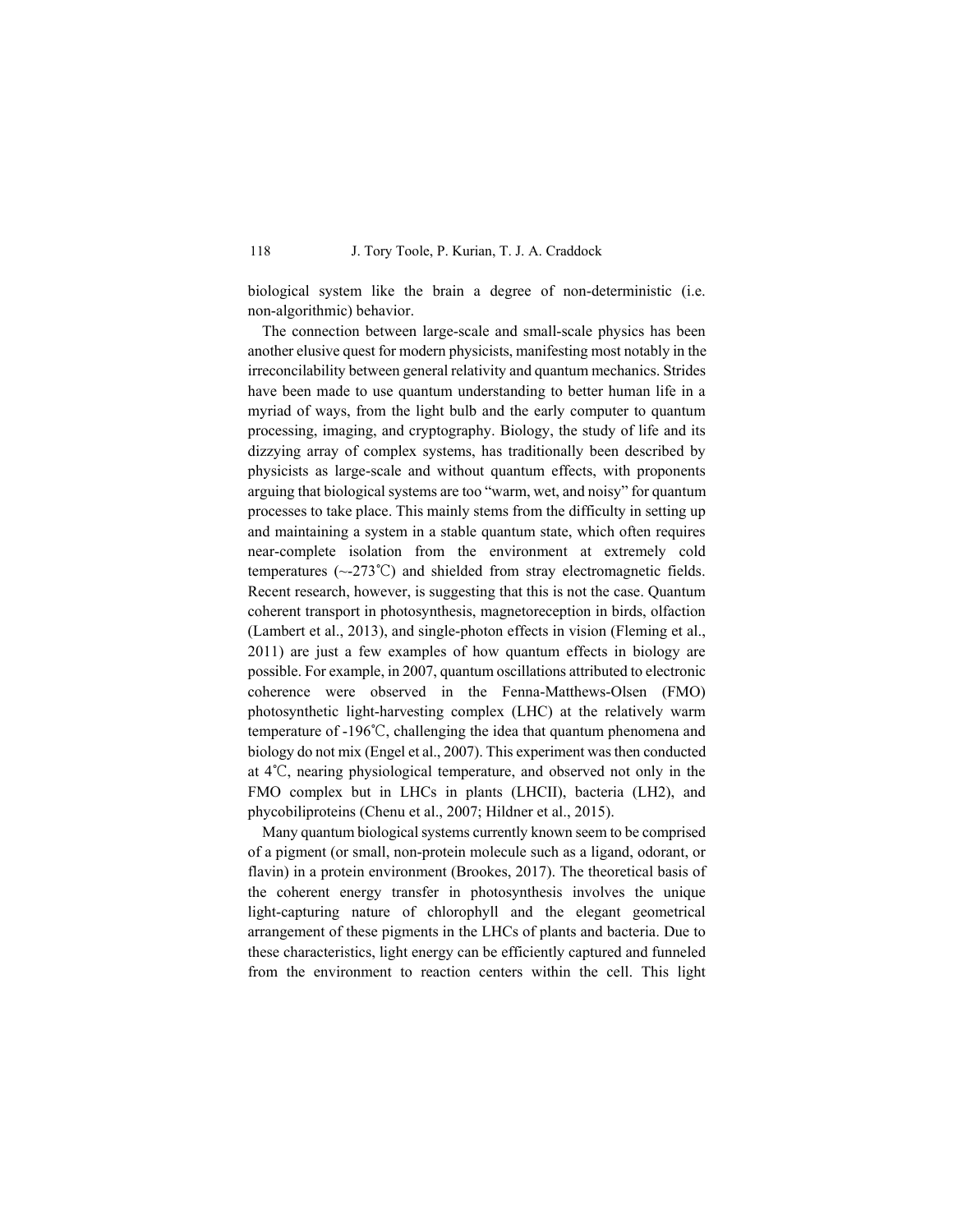harvesting depends on the quantum mechanism through which light-induced excitations hop between pigments (also known as chromophores). The structure of chlorophyll molecules allows energy to be transferred from an excited group of atoms to a neighboring group of atoms via the resonance between their energy levels. This is analagous to the phenomenon that occurs when striking a tuning fork and placing it near a second tuning fork. The sound waves from the struck tuning fork resonate with the second fork, causing it to vibrate as well. This phenomenon, however, is not unique to photosynthesis, and is simply attributable to the specific structure and arrangement of chromophores within a protein.

One potential site of interest for understanding how quantum processes may occur in the human brain is the microtubule, a hollow cylindrical polymer of the protein tubulin. These structures are among the most abundant in the cytoskeleton of the cell and are responsible for maintaining cell morphology, trafficking cell cargo, cell motility, and possibly playing a role in signal transduction. They are essential to maintaining the complex architecture and inner workings of brain cells. Tubulin, the microtubule constituent protein, possesses a network of chromophoric tryptophan (Trp) amino acids. These aromatic chromophores, with their specific structure and arrangement in tubulin, may also support coherent quantum effects. Craddock et al. (2014) investigated the biological feasibility of this type of coherent energy transfer in tubulin and found that it is theoretically possible for energy to be transferred via this quantum process. This suggests that the structure of microtubules in the brain can feasibly use coherent energy transfer, similar to photosynthesis, as a mechanism for signaling and information processing.

The spatial distribution and orientation of the Trp amino acids in tubulin are shown to be comparable to that of chromophores found in other light-harvesting biological systems (e.g., cryptophyte marine algae), which have also been shown to support quantum-coherent transfer of electronic excitation. As mentioned, spatial distribution and orientation of chromophores are key hallmarks of this quantum process. Craddock et al. (2014), using modeling and simulations, found that the electronic characteristics and spatial orientation of Trps within microtubules are comparable to light-harvesting structures in plants and bacteria, and that it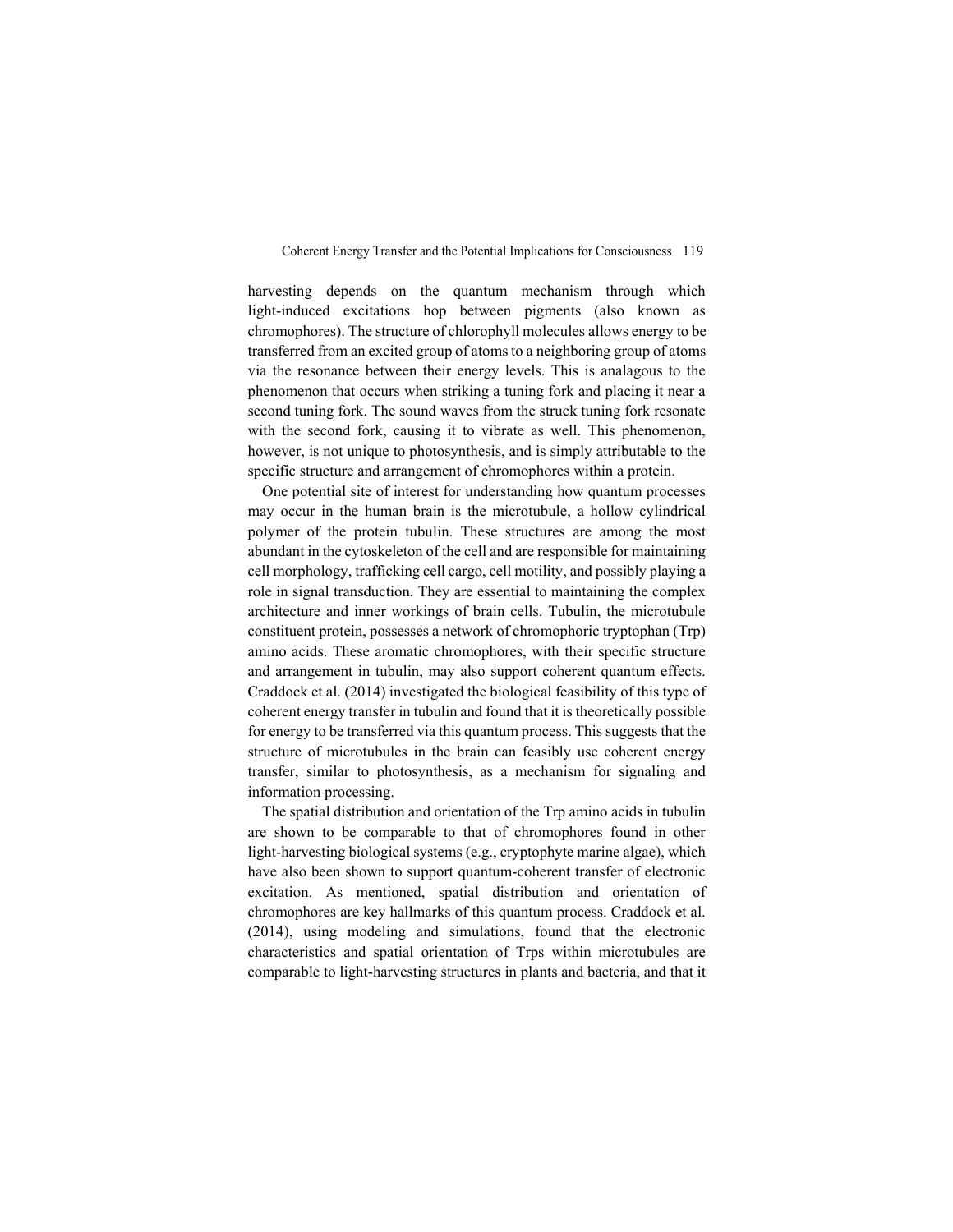is very feasible that the quantum processes experimentally observed to occur in these plant/bacteria structures may take place within the Trp network in tubulin. This is indeed noteworthy, as it suggests that not only can quantum-coherent energy transfer occur in photosynthetic systems, but it may happen more generally in eukaryotic cells, including cells in the human brain.

The possibility of coherent energy transfer occurring in the human brain carries with it many exciting implications. For one, these underlying quantum phenomena could be an important clue in better understanding the mechanisms of neurodegenerative tauopathic disorders such as Alzheimer's disease and Parkinson's disease-related dementia. These specific types of disorders are characterized by altered forms of the microtubule-associated protein (MAP) tau, which is a key protein in stabilizing the microtubule architecture that regulates neuron morphology and synaptic strength. It is this uniquely elegant architecture that gives rise to the possibility of coherent energy transfer. MAP tau is a very important protein in neuronal axons. It acts to stabilize the microtubule cytoskeleton and, when compromised, allows the cytoskeleton to disintegrate. This type of neurodegeneration is the hallmark of these tauopathic diseases. Understanding the mechanisms by which the microtubule cytoskeleton becomes destabilized may lead to new diagnostics and therapies for these illnesses.

One prominent early event in tauopathy, or the pathological aggregation of the MAP tau protein, is oxidative stress. In a biological context, reactive oxygen species (ROS) are chemically reactive chemical species containing oxygen. They are the natural byproduct of oxygen metabolism and play important roles in the functioning of the cell (Wilson et al., 2015). While the production of ROS is a natural part of aerobic life, a surplus can be detrimental. Oxidative stress occurs when there is an imbalance between the amount of ROS being naturally produced and the body's ability to detoxify the reactive intermediates or repair resulting damage. While these ROS reactions can interact in a variety of ways throughout the body, certain chemical processes result in excited-state molecules that release photons (particles of light) of specific energies ranging from the ultraviolet through the visible to the infrared (Cifra and Pospisil, 2014; Van Wijk, 2014; Mei,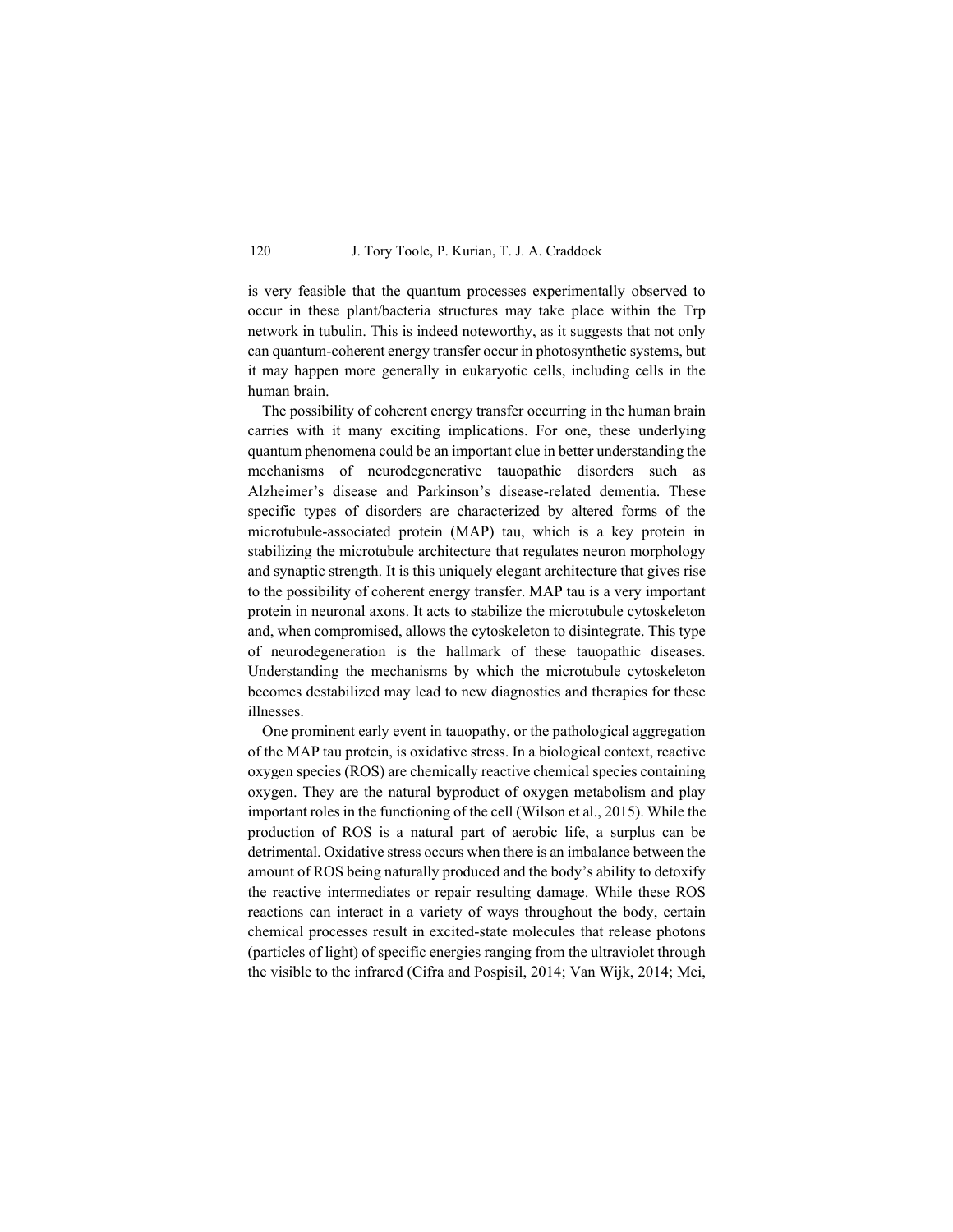1994; Slawinska and Slawinski, 1983). Exposure to light in the near-ultraviolet range causes absorption by proteins, primarily mediated by the aromatic amino acids tryptophan, tyrosine, and to a lesser extent phenylalanine. Therefore, it is possible that as ROS reactions cause the emission of photons in the cell, these photons are absorbed and transferred through the microtubules via amino acids such as tryptophan. The degree and extent of this process, and whether or not this absorption and emission involves coherent energy transfer, however, remains an open question. Yet, as we have discussed, this process appears to be theoretically possible and achievable under biological conditions, meaning that energy transfer within cells could occur, at least in part, through quantum coherence. Furthermore, because ROS reactions can be a catalyst for this energy transfer, oxidative stress can cause destabilizing effects in tubulin and the microtubules of the cell due to disruptions of such coherent energy transfer.

In very recent work, Kurian et al. (2017) modeled the effects of ROS-induced excitonic propagation via coherent energy transfer in aromatic networks of linear tubulin polymers. They found that this process is significant on at least the micron scale, suggesting the physiological relevance of such coherent dynamics. This finding also alludes to the possibility that such excitations resulting from metabolic activities may influence neural firings, which are dictated by rates of ion flow through sodium, potassium, and other channels via changes in the microtubule cytoskeleton. This coherent energy transfer in any one instant may be inconsequential behaviorally. However, coherent energy transfer across multiple microtubules in a neuron and across many brain cells via synchronous neuron firing may have implications in brain activity, behavior, and even consciousness.

Yet, while this mechanism in and of itself is not tied to a specific theory of consciousness, it is consistent with propositions made by others regarding the quantum nature of conscious processes. In regards to the study of subjective consciousness, if such a system is capable of generating physically real but physically unobservable properties (Beshkar, 2018), or if it can be considered as an indefinite causal structure (Hardy, 2009), this may provide room for a physical description of unmeasureable (i.e. subjective) qualia, and therefore consciousness. Just as the discovery of quantum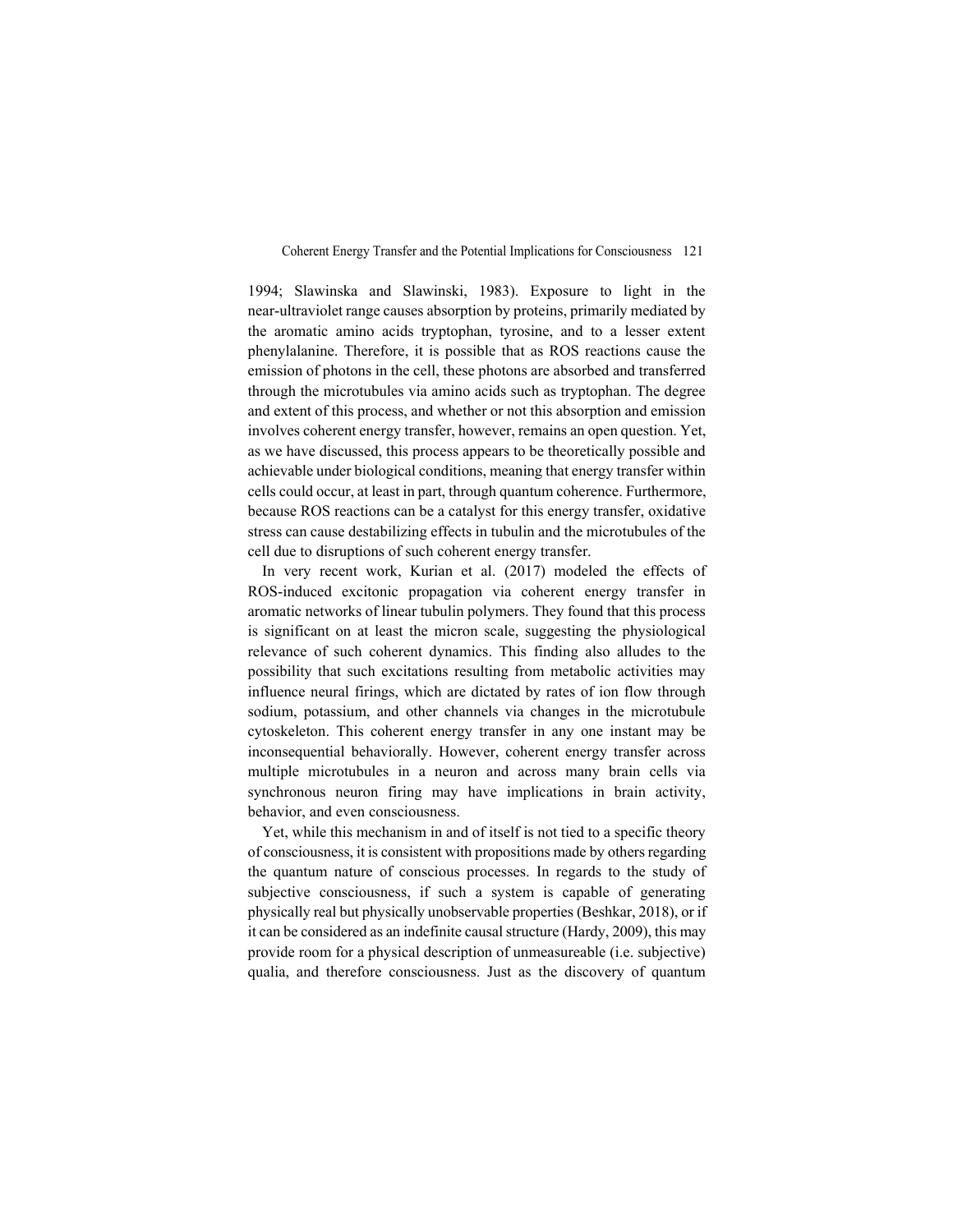mechanics was a paradigm shift for our understanding of matter, the possibility of quantum biology not only occurring in the brain, but being responsible for the manifestation of consciousness, could be a major paradigm shift in the way we conceptualize the mind, the brain, psychiatric disorders, and neurodegenerative diseases. Furthermore, understanding the connections between the mechanisms of the brain and the underlying quantum phenomena could lead to new questions and answers about the connections between macroscale phenomena and quantum physics. As we further our understanding of the various roles quantum processes can play in human experience, we take steps towards a potentially more complete understanding of consciousness.

## **References**

- Algar, W. R., & Krull, U. J. (2008). Quantum dots as donors in fluorescence resonance energy transfer for the bioanalysis of nucleic acids, proteins, and other biological molecules. *Analytical and bioanalytical chemistry*, 391(5), 1609-1618.
- Al-Khalili, J., and McFadden, J. (2014). Life on the Edge: The Coming of Age of Quantum Biology. London: Bantam Press.
- Beshkar, M. (2018). A thermodynamic approach to the problem of consciousness. Medical Hypotheses.
- Brookes, J. C. (2017, May). Quantum effects in biology: golden rule in enzymes, olfaction, photosynthesis and magnetodetection. In *Proc. R. Soc. A* (Vol. 473, No. 2201, p. 20160822). The Royal Society.
- Chenu, A., & Scholes, G. D. (2015). Coherence in energy transfer and photosynthesis. Annual review of physical chemistry, 66, 69-96.
- Choi, A. O., Brown, S. E., Szyf, M., & Maysinger, D. (2008). Quantum dot-induced epigenetic and genotoxic changes in human breast cancer cells. *Journal of molecular medicine, 86(3)*, 291-302.
- Cifra, M. & Pospisil, P. Ultra-weak photon emission from biological samples: definition, mechanisms, properties, detection and applications. J Photochem Photobiol B 139, 2–10 (2014).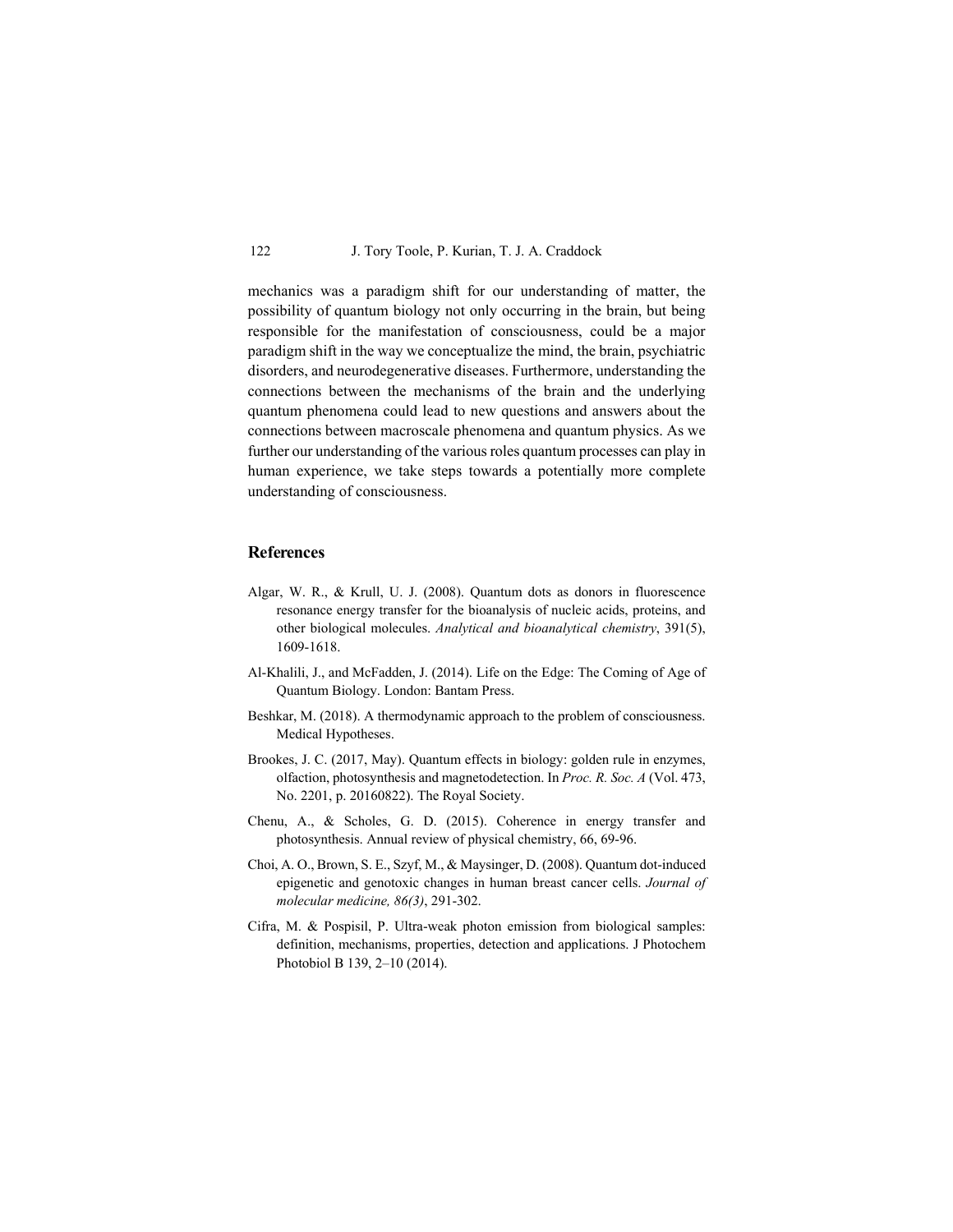- Craddock, T. J. A., Friesen, D., Mane, J., Hameroff, S., & Tuszynski, J. A. (2014). The feasibility of coherent energy transfer in microtubules. *Journal of the Royal Society Interface*, 11(100).
- Craddock, T. J., Priel, A., & Tuszynski, J. A. (2014). Keeping time: Could quantum beating in microtubules be the basis for the neural synchrony related to consciousness?. *Journal of integrative neuroscience*, 13(02), 293-311.
- Engel GS, Calhoun TR, Read EL, Ahn TK, Mancal T, Cheng YC, Blankenship RE, Fleming GR. (2007). Evidence for wavelike energy transfer through quantum coherence in photosynthetic systems. *Nature*, 446, 782 – 786.
- Fisher, M. P. A. (2015). Quantum cognition: the possibility of processing with nuclear spins in the brain. Ann. Phys. 362, 593–602. doi: 10.1016/j.aop.2015. 08.020
- Fleming, G. R., Scholes, G. D., & Cheng, Y. C. (2011). Quantum effects in biology. *Procedia Chemistry*, 3(1), 38-57.
- Hameroff, S., & Penrose, R. (1996). Orchestrated reduction of quantum coherence in brain microtubules: A model for consciousness. *Mathematics and computers in simulation, 40*(3-4), 453-480.
- Hameroff, S., & Penrose, R. (2014). Consciousness in the universe: A review of the 'Orch OR'theory. Physics of life reviews, 11(1), 39-78.
- Hardy, L. (2009). Quantum gravity computers: On the theory of computation with indefinite causal structure. In Quantum reality, relativistic causality, and closing the epistemic circle (pp. 379-401). Springer, Dordrecht.
- Hildner, R., Brinks, D., Nieder, J. B., Cogdell, R. J., & van Hulst, N. F. (2013). Quantum coherent energy transfer over varying pathways in single light-harvesting complexes. Science, 340(6139), 1448-1451.
- Jedlicka, P. (2009). Quantum Stochasticity and Neuronal Computations. Availableat: http://dx.doi.org/10.1038/npre.2009.3702.1
- Jedlicka, P. (2017). Revisiting the Quantum Brain Hypothesis: Toward Quantum (Neuro) biology?. *Frontiers in molecular neuroscience*, 10, 366.
- Kurian, P., Obisesan, T. O., & Craddock, T. J. A. (2017). Oxidative species-induced excitonic transport in tubulin aromatic networks: Potential implications for neurodegenerative disease. *Journal of Photochemistry and Photobiology B: Biology, 175*, 109-124.